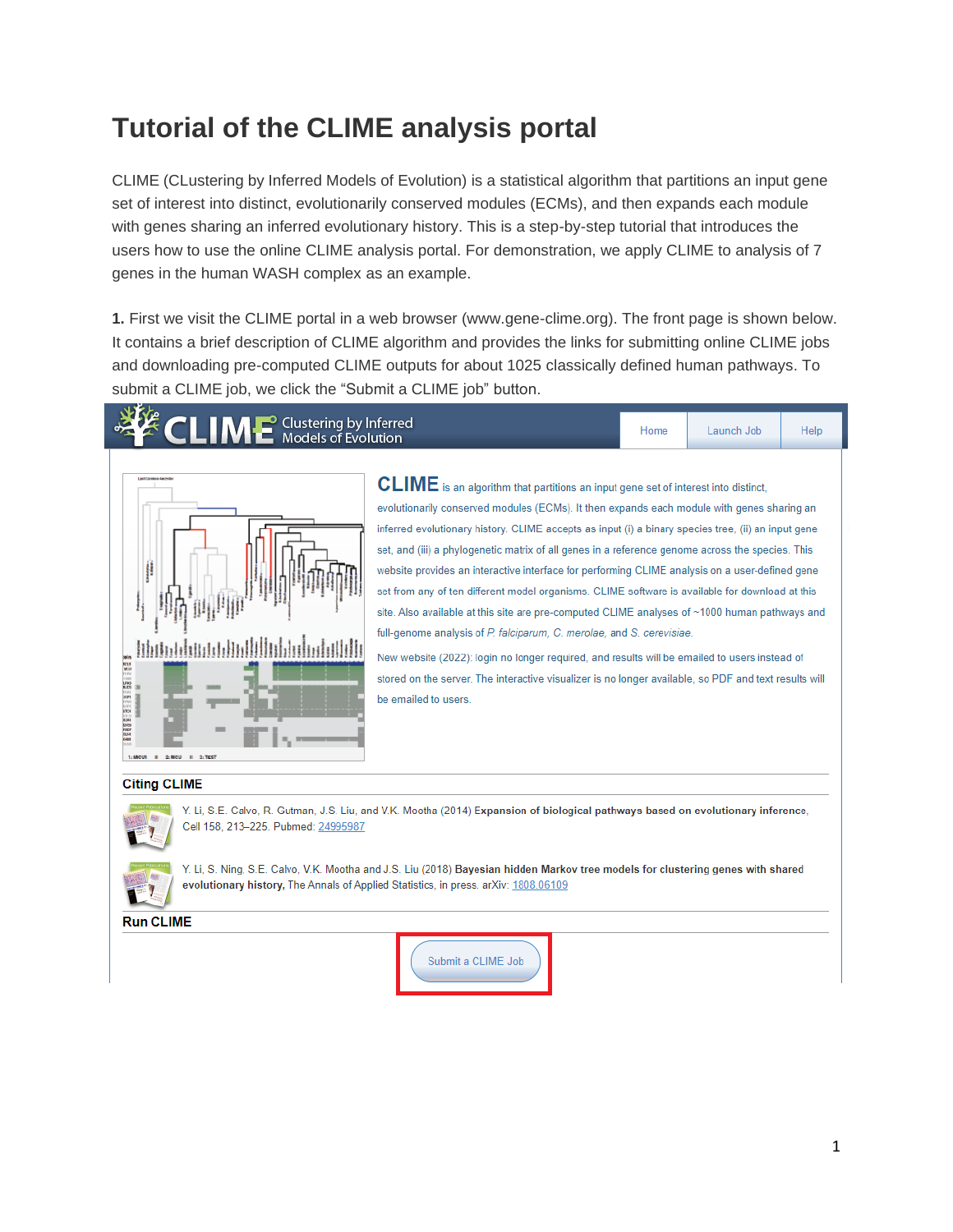- **2.** Results of the CLIME job will be emailed to the user. Here we enter:
	- 1) Job name: used for future reference to this job. **Enter**: **WASH complex**
	- 2) Organisms: use dropdown menu to select which of 10 precomputed phylogenetic profile matrices to input. **Select H. sapiens**
	- **3)** Gene list: list of input genes, with one gene symbol/Entrez ID per line. Entered names will be mapped to standard symbols using a static lookup table of gene aliases (NCBI Entrez ID, official gene symbol, other symbols listed in NCBI). Maximum 200 genes can be entered (users can analyze larger gene sets by downloading CLIME software available on the main web page). **Enter the gene symbols: CCDC53 WASH1 KIAA0196 23325 FAM21A FAM21B FAM21C**

4) Notes: optional annotation to a CLIME job. **Leave blank**

Next click box "I'm not a robot" and then "Submit CLIME job".

| ECLIME Clustering by Inferred                                                                                                                                                                                                                                                                                                                                                                                                                                                                                  | Home | Launch Job | Help |
|----------------------------------------------------------------------------------------------------------------------------------------------------------------------------------------------------------------------------------------------------------------------------------------------------------------------------------------------------------------------------------------------------------------------------------------------------------------------------------------------------------------|------|------------|------|
| <b>Submit a new CLIME Job</b>                                                                                                                                                                                                                                                                                                                                                                                                                                                                                  |      |            |      |
| <b>Instructions</b>                                                                                                                                                                                                                                                                                                                                                                                                                                                                                            |      |            |      |
| Please fill out the form below to submit your CLIME job for analysis. You may enter up to 200 genes for analysis. Runtimes of submitted jobs<br>depend on the current load in our compute cluster. When the job is completed, a link with the results will be emailed to you and the files must<br>be downloaded within 7 days. If you want to run CLIME with more than 200 genes or get your results more immediately, please download and<br>use the command-line CLIME software package from the home page. |      |            |      |
| <b>Job Parameters</b>                                                                                                                                                                                                                                                                                                                                                                                                                                                                                          |      |            |      |
| <b>Email Address</b>                                                                                                                                                                                                                                                                                                                                                                                                                                                                                           |      |            |      |
| myemail@address.org                                                                                                                                                                                                                                                                                                                                                                                                                                                                                            |      |            |      |
| Job description (short identifier for this gene set)                                                                                                                                                                                                                                                                                                                                                                                                                                                           |      |            |      |
| WASH complex                                                                                                                                                                                                                                                                                                                                                                                                                                                                                                   |      |            |      |
| Organism                                                                                                                                                                                                                                                                                                                                                                                                                                                                                                       |      |            |      |
|                                                                                                                                                                                                                                                                                                                                                                                                                                                                                                                | v    |            |      |
| H.sapiens                                                                                                                                                                                                                                                                                                                                                                                                                                                                                                      |      |            |      |
| <b>Predictions per ECM:</b>                                                                                                                                                                                                                                                                                                                                                                                                                                                                                    |      |            |      |
| 300                                                                                                                                                                                                                                                                                                                                                                                                                                                                                                            |      |            |      |
| Gene List: One gene per line, Entrez gene IDs or symbols only<br><b>Notes</b>                                                                                                                                                                                                                                                                                                                                                                                                                                  |      |            |      |
| CCDC53<br>WASH1<br><b>KIAA0196</b><br>23325<br>FAM21A<br>FAM21B<br>FAM21C                                                                                                                                                                                                                                                                                                                                                                                                                                      |      |            |      |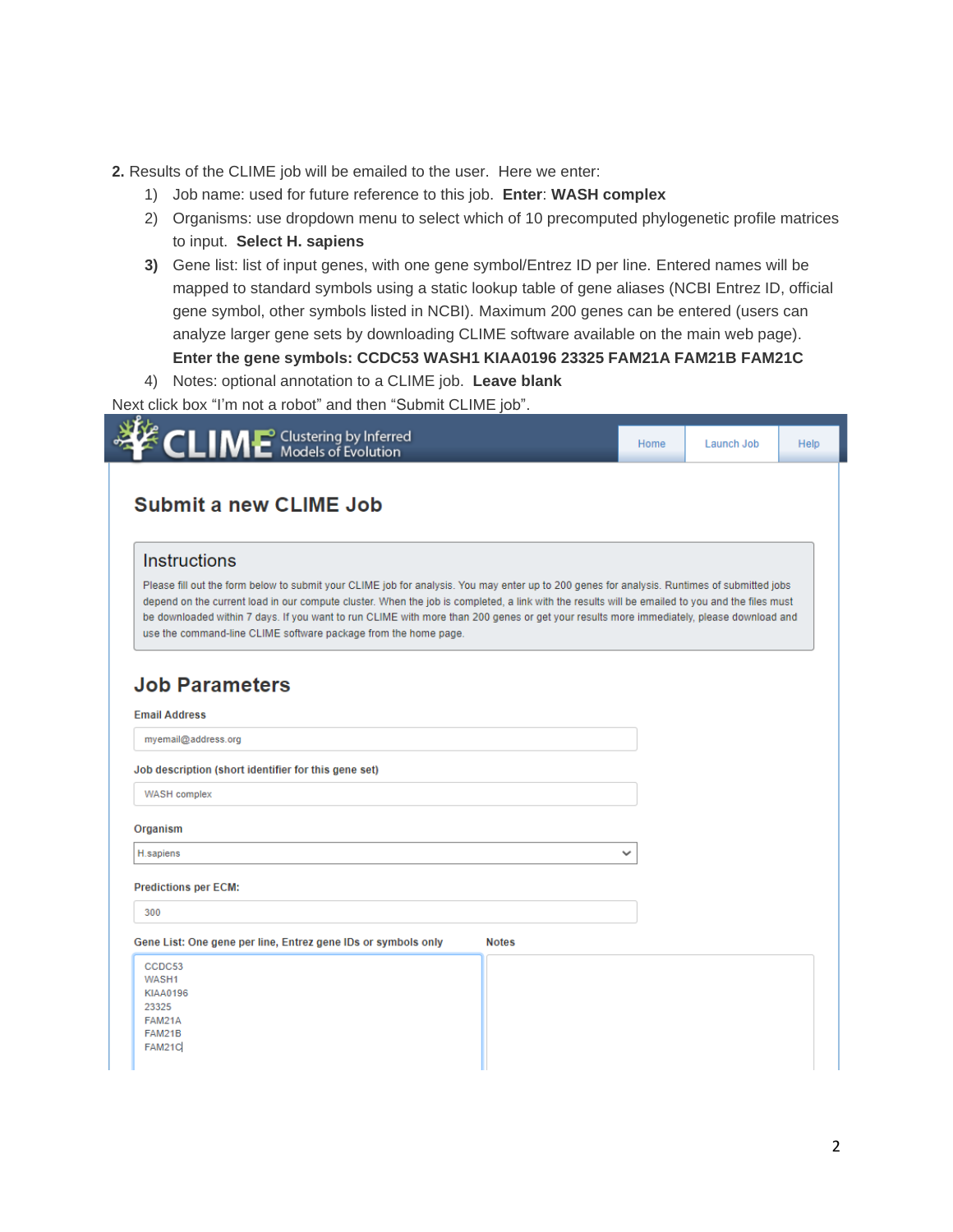**3.** The CLIME portal will validate the input gene symbols/IDs. If all genes exist in the selected organism, a CLIME job will be submitted to the cloud compute farm, and the browser will be directed to the page shown below. An email will be received upon job completion – typically within an hour.

| <b>CLIME</b> Clustering by Inferred                                                                                                                                                                                                                                                                        | Home | Launch Job | Help |
|------------------------------------------------------------------------------------------------------------------------------------------------------------------------------------------------------------------------------------------------------------------------------------------------------------|------|------------|------|
| "WASH complex" was successfully submitted. You will receive an email when it finishes computing (typically within one day). Should you need<br>immediate results, you can download the software and run jobs on your local computer.<br>You can return to the homepage to submit more jobs.<br><b>Back</b> |      |            |      |

**4.** When the job is done, an email containing the link to the results will be sent to the user, shown below.



**5.** The **PDF** file contains the visual representation of partitioning of the gene sets into ECMs, each ECM's evolutionary model, and the symbols and phylogenetic profiles of the genes in the ECM. The **text** file contains the same information as the PDF file, and can be useful to view in Excel and to link gene symbols to other annotations (see Help). The detailed description of PDF output can be found in the firstpage on PDF file and in the Help page.

For our example gene set, the **PDF results** show the input genes have been clustered into two Evolutionary Conserved Modules (ECMs), with one gene unclustered.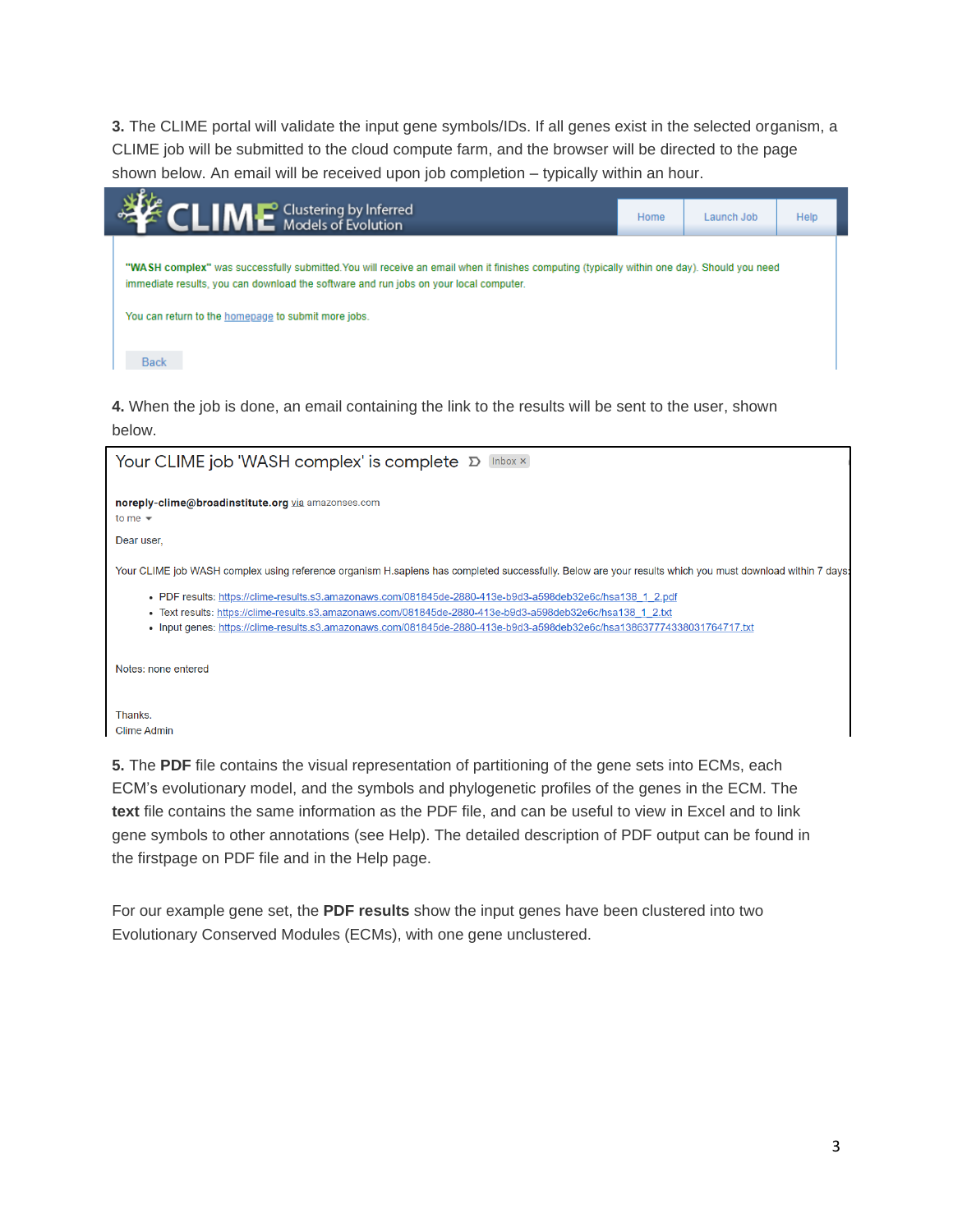

Zooming in on the gene names, we see:

| ECM <sub>1</sub>   | <b>KIAA0196</b> |
|--------------------|-----------------|
| <b>Informative</b> | <b>KIAA1033</b> |
|                    | CCDC53          |
|                    | <b>WASH1</b>    |
| ECM <sub>2</sub>   | <b>FAM21A</b>   |
|                    | <b>FAM21C</b>   |
|                    | <b>FAM21B</b>   |
|                    |                 |

**Protein** 

This shows that ECM1 contains four genes (KIAA0196, KIAA1033, CCDC53, WASH1), ECM2 contains 2 genes that are paralogs to each other (FAM21A, FAM21C, note gray color indicates a paralog to another human gene), and one gene that is not clustered (FAM21B).

The following pages expand on each ECM. Below we show the visualization of ECM1. The ECM genes are shown in blue rows and genes with similar evolutionary histories (ECM+ genes) are shown in green/gray rows. The gene symbols are shown at left.